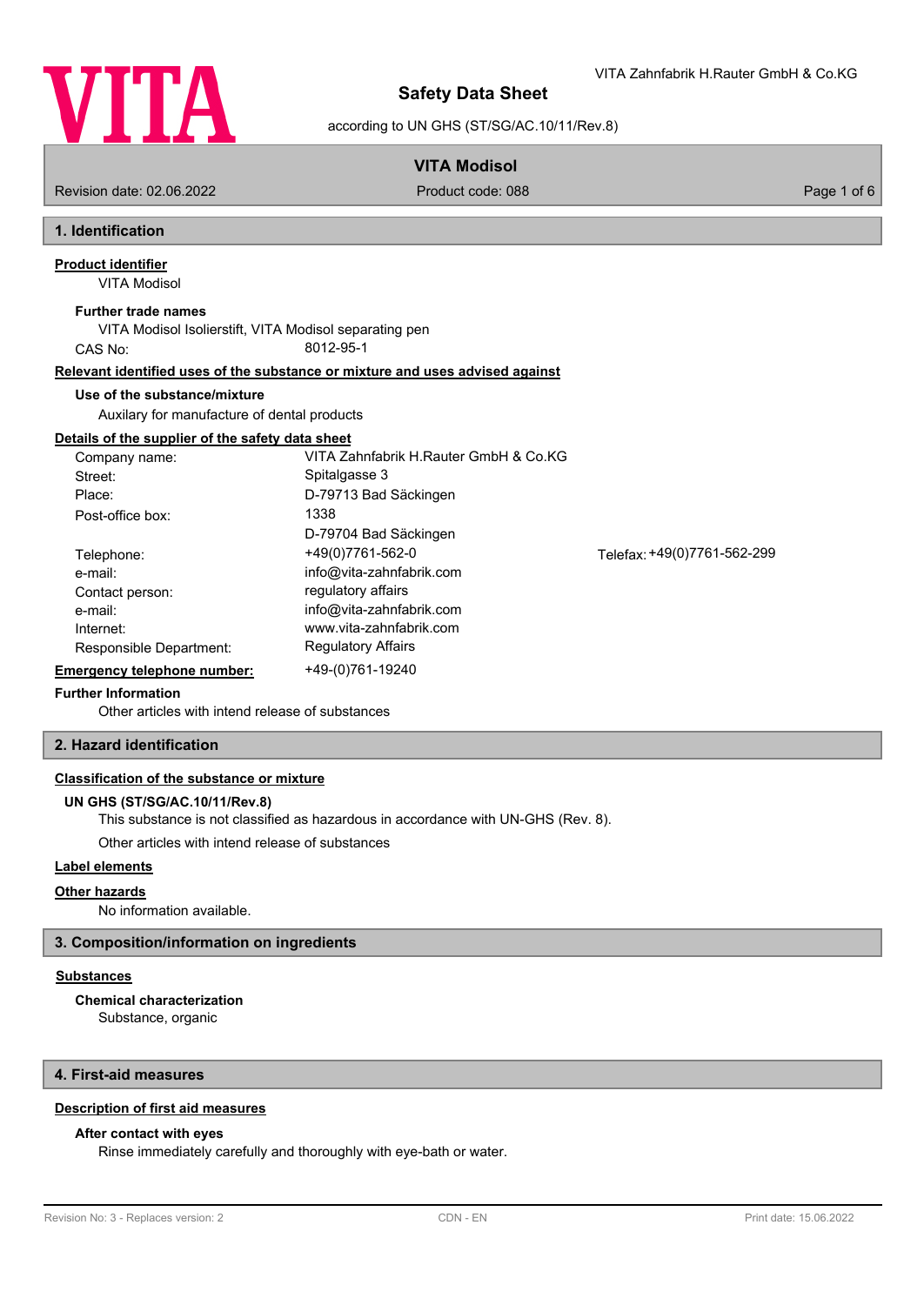

according to UN GHS (ST/SG/AC.10/11/Rev.8)

## **VITA Modisol**

Revision date: 02.06.2022 Product code: 088 Page 2 of 6

## **After ingestion**

Rinse mouth immediately and drink plenty of water.

### **Most important symptoms and effects, whether acute or delayed**

No information available.

### **Indication of immediate medical attention and special treatment needed**

Treat symptomatically.

### **5. Fire-fighting measures**

### **Extinguishing media**

### **Suitable extinguishing media**

Co-ordinate fire-fighting measures to the fire surroundings.

### **Specific hazards arising from the hazardous product**

flammable liquids

#### **Special protective equipment and precautions for fire-fighters**

In case of fire: Wear self-contained breathing apparatus.

#### **Additional information**

Collect contaminated fire extinguishing water separately. Do not allow entering drains or surface water.

### **6. Accidental release measures**

#### **Personal precautions, protective equipment and emergency procedures**

### **General advice**

Use personal protection equipment.

#### **Environmental precautions**

Do not allow to enter into surface water or drains.

### **Methods and material for containment and cleaning up**

#### **Other information**

Absorb with liquid-binding material (sand, diatomaceous earth, acid- or universal binding agents). Treat the recovered material as prescribed in the section on waste disposal.

#### **Reference to other sections**

Safe handling: see section 7 Personal protection equipment: see section 8 Disposal: see section 13

### **7. Handling and storage**

### **Precautions for safe handling**

#### **Advice on safe handling**

No special measures are necessary.

### **Advice on protection against fire and explosion**

No special fire protection measures are necessary.

#### **Advice on general occupational hygiene**

Take off contaminated clothing. Wash hands before breaks and after work. When using do not eat or drink.

### **Conditions for safe storage, including any incompatibilities**

#### **Requirements for storage rooms and vessels**

Keep container tightly closed.

#### **Hints on joint storage**

No special measures are necessary.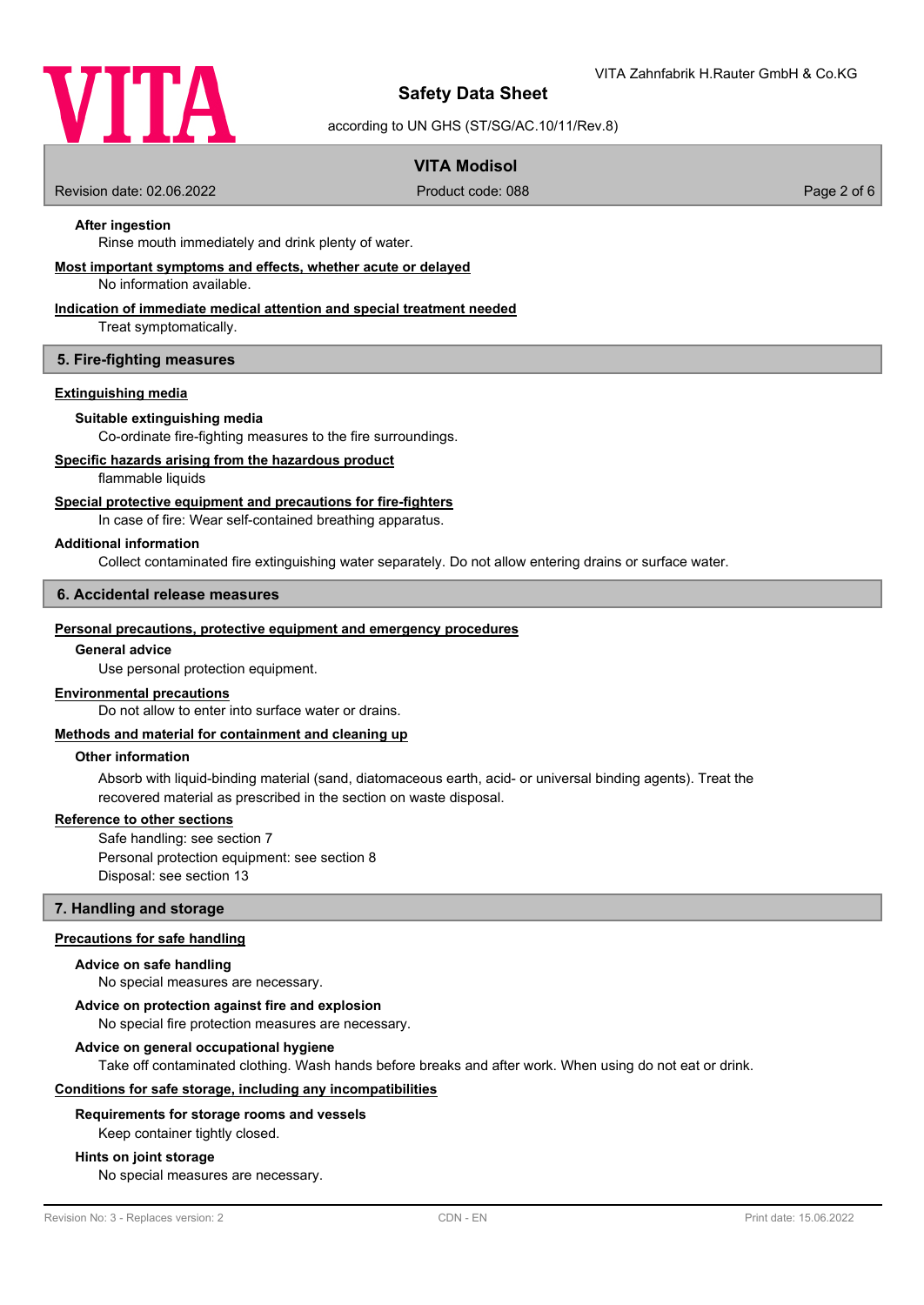

according to UN GHS (ST/SG/AC.10/11/Rev.8)

## **VITA Modisol**

Revision date: 02.06.2022 Product code: 088 Page 3 of 6

## **8. Exposure controls/Personal protection**

### **Control parameters**

## **Exposure controls**

### **Individual protection measures, such as personal protective equipment**

### **Hand protection**

When handling with chemical substances, protective gloves must be worn with the CE-label including the four control digits. The quality of the protective gloves resistant to chemicals must be chosen as a function of the specific working place concentration and quantity of hazardous substances. For special purposes, it is recommended to check the resistance to chemicals of the protective gloves mentioned above together with the supplier of these gloves.

#### **Skin protection**

Wear suitable protective clothing.

#### **Respiratory protection**

Open windows to ensure natural ventilation.

## **9. Physical and chemical properties**

| Information on basic physical and chemical properties        |            |                             |
|--------------------------------------------------------------|------------|-----------------------------|
| Physical state:                                              | Liquid     |                             |
| Colour:                                                      | colourless |                             |
| Odour:                                                       | odourless  |                             |
| Changes in the physical state                                |            |                             |
| Melting point/freezing point:                                |            | not determined              |
| Boiling point or initial boiling point and<br>boiling range: |            | 300-450 °C                  |
| Flash point:                                                 |            | $>$ 180 °C                  |
| <b>Flammability</b>                                          |            |                             |
| Solid/liquid:                                                |            | not applicable              |
| Gas:                                                         |            | not applicable              |
| Lower explosive limits:                                      |            | not determined              |
| Upper explosive limits:                                      |            | not determined              |
| Auto-ignition temperature:                                   |            | $>$ 300 $^{\circ}$ C        |
| <b>Self-ignition temperature</b>                             |            |                             |
| Solid:                                                       |            | not applicable              |
| Gas:                                                         |            | not applicable              |
| Decomposition temperature:                                   |            | not determined              |
| pH-Value:                                                    |            | 8,0                         |
| Viscosity / dynamic:                                         |            | 33,3 mPa·s                  |
| Water solubility:                                            |            | No                          |
| Solubility in other solvents<br>not determined               |            |                             |
| Partition coefficient n-octanol/water:                       |            | not determined              |
| Vapour pressure:<br>(at 50 $°C$ )                            |            | <=1100 hPa                  |
| Density:                                                     |            | $0.84940$ g/cm <sup>3</sup> |
|                                                              |            |                             |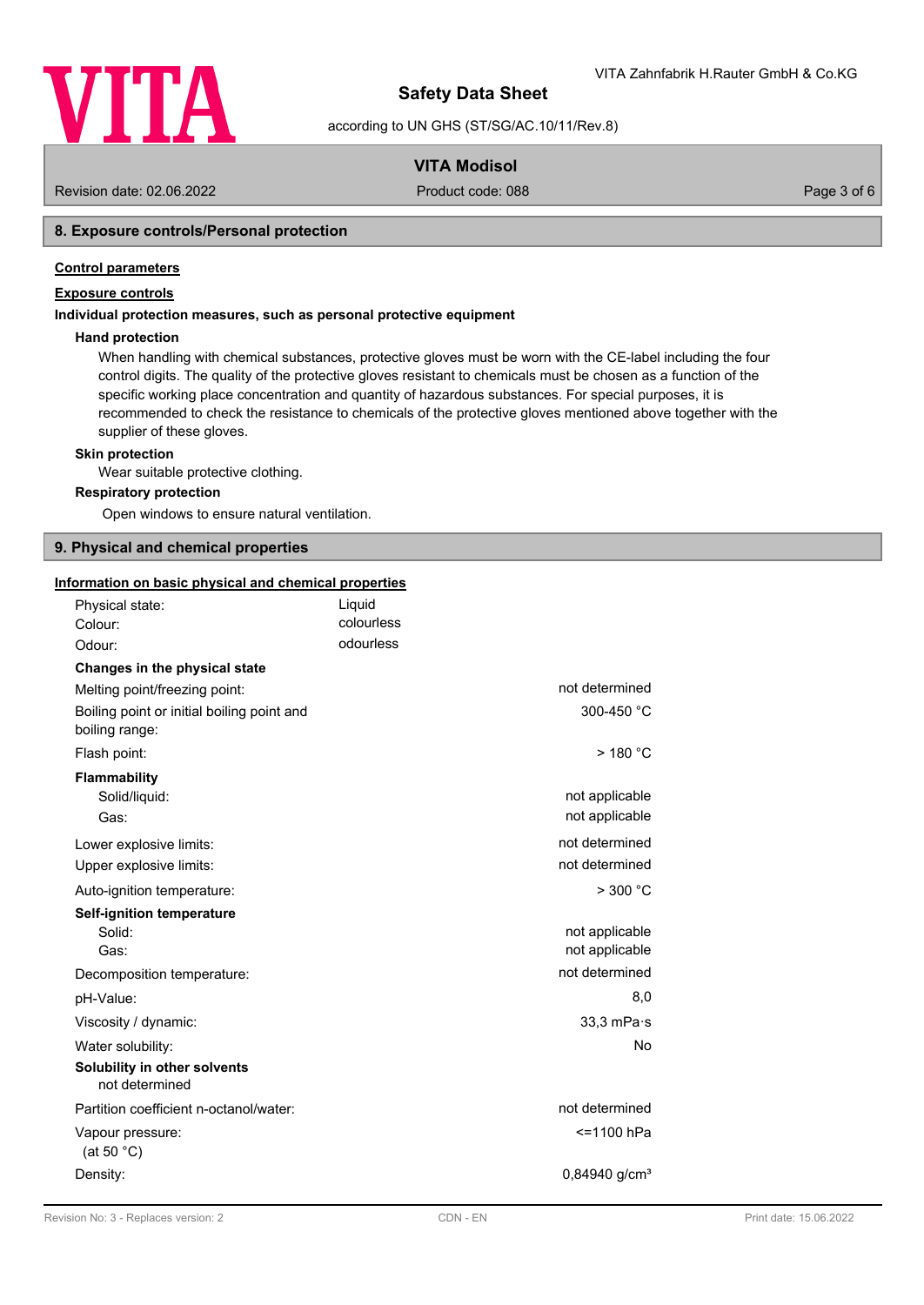

### according to UN GHS (ST/SG/AC.10/11/Rev.8)

|                                                    | <b>VITA Modisol</b> |             |
|----------------------------------------------------|---------------------|-------------|
| Revision date: 02.06.2022                          | Product code: 088   | Page 4 of 6 |
| Relative vapour density:                           | not determined      |             |
| <b>Other information</b>                           |                     |             |
| Information with regard to physical hazard classes |                     |             |
| Oxidizing properties                               |                     |             |
| Not oxidising.                                     |                     |             |
| Other safety characteristics                       |                     |             |
| Solid content:                                     | $0.0 \%$            |             |
| Evaporation rate:                                  | not determined      |             |

### **10. Stability and reactivity**

### **Reactivity**

No hazardous reaction when handled and stored according to provisions.

#### **Chemical stability**

The product is stable under storage at normal ambient temperatures.

#### **Possibility of hazardous reactions**

No known hazardous reactions.

#### **Conditions to avoid**

none

#### **Incompatible materials**

No information available.

#### **Hazardous decomposition products**

No known hazardous decomposition products.

### **11. Toxicological information**

### **Information on toxicological effects**

## **Acute toxicity**

Based on available data, the classification criteria are not met.

#### **Irritation and corrosivity**

Based on available data, the classification criteria are not met.

#### **Sensitizing effects**

Based on available data, the classification criteria are not met.

#### **Carcinogenic/mutagenic/toxic effects for reproduction**

Based on available data, the classification criteria are not met.

### **STOT-single exposure**

Based on available data, the classification criteria are not met.

### **STOT-repeated exposure**

Based on available data, the classification criteria are not met.

## **Aspiration hazard**

Based on available data, the classification criteria are not met.

### **Additional information on tests**

The substance is classified as not hazardous according to regulation (EC) No 1272/2008 [CLP].

## **12. Ecological information**

## **Ecotoxicity**

## The product is not: Ecotoxic.

**Persistence and degradability**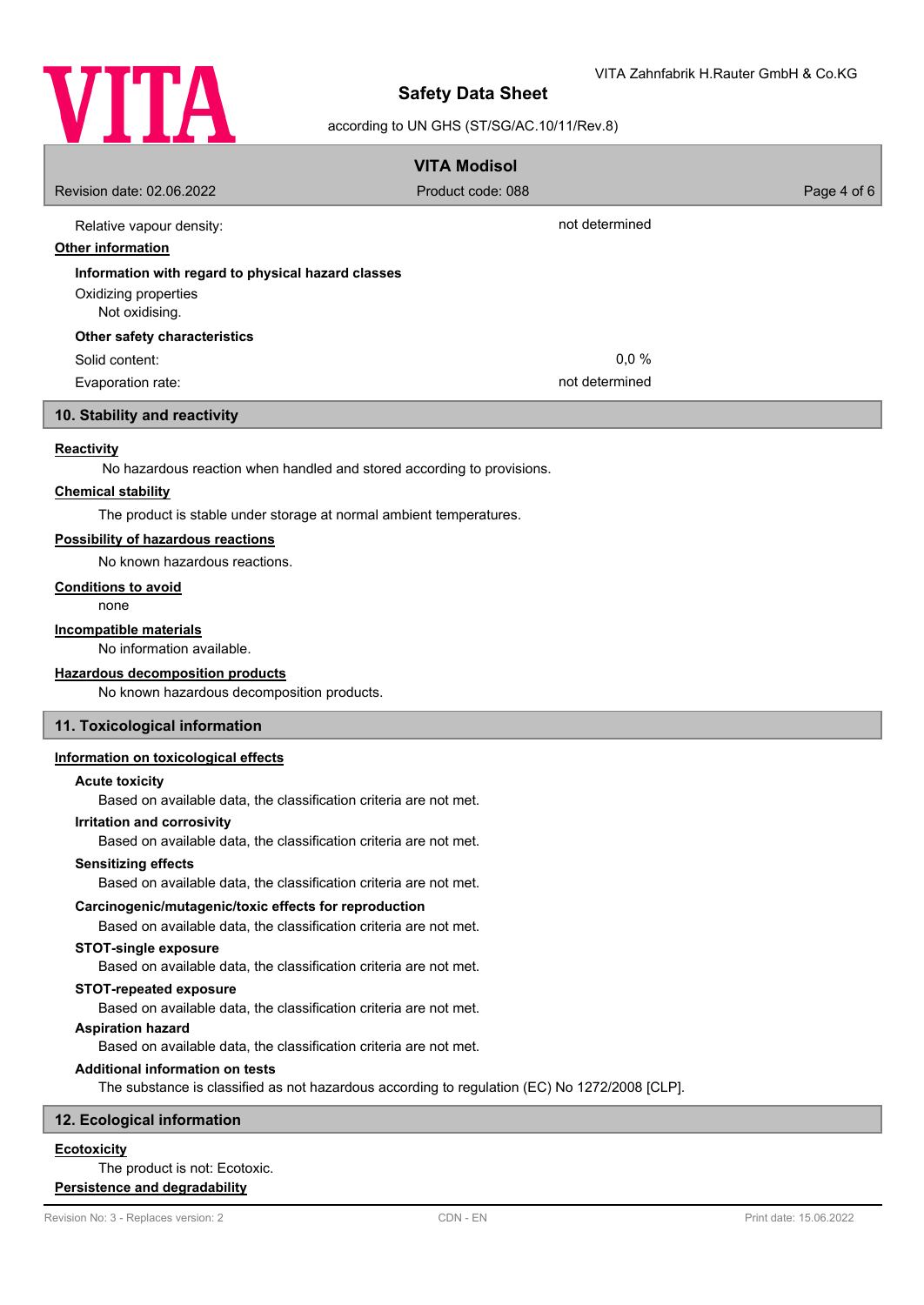

according to UN GHS (ST/SG/AC.10/11/Rev.8)

## **VITA Modisol**

Revision date: 02.06.2022 Product code: 088 Page 5 of 6

The product has not been tested.

## **Bioaccumulative potential**

The product has not been tested.

### **Mobility in soil**

The product has not been tested.

### **Endocrine disrupting properties**

This substance does not have endocrine disrupting properties with respect to non-target organisms.

#### **Other adverse effects**

No information available.

#### **Further information**

Avoid release to the environment.

### **13. Disposal considerations**

#### **Waste treatment methods**

#### **Disposal recommendations**

Do not allow to enter into surface water or drains. Dispose of waste according to applicable legislation. Waste codes/waste designations according to EWC/AVV

#### **Contaminated packaging**

Wash with plenty of water. Completely emptied packages can be recycled. Waste codes/waste designations according to EWC/AVV Dispose of waste according to applicable legislation.

## **14. Transport information**

### **Marine transport (IMDG)**

| UN number or ID number:               | No dangerous good in sense of this transport regulation. |
|---------------------------------------|----------------------------------------------------------|
| United Nations proper shipping        | No dangerous good in sense of this transport regulation. |
| name:                                 |                                                          |
| Transport hazard class(es):           | No dangerous good in sense of this transport regulation. |
| Packing group:                        | No dangerous good in sense of this transport regulation. |
| Air transport (ICAO-TI/IATA-DGR)      |                                                          |
| UN number or ID number:               | No dangerous good in sense of this transport regulation. |
| <b>United Nations proper shipping</b> | No dangerous good in sense of this transport regulation. |
| name:                                 |                                                          |
| Transport hazard class(es):           | No dangerous good in sense of this transport regulation. |
| Packing group:                        | No dangerous good in sense of this transport regulation. |
| <b>Environmental hazards</b>          |                                                          |
| ENVIRONMENTALLY HAZARDOUS:            | No                                                       |
| Special precautions for user          |                                                          |

No information available.

## **Transport in bulk according to Annex II of MARPOL73/78 and the IBC Code**

not applicable

## **15. Regulatory information**

## **National regulatory information**

### **16. Other information**

## **Abbreviations and acronyms**

ADR: Accord européen sur le transport des marchandises dangereuses par Route